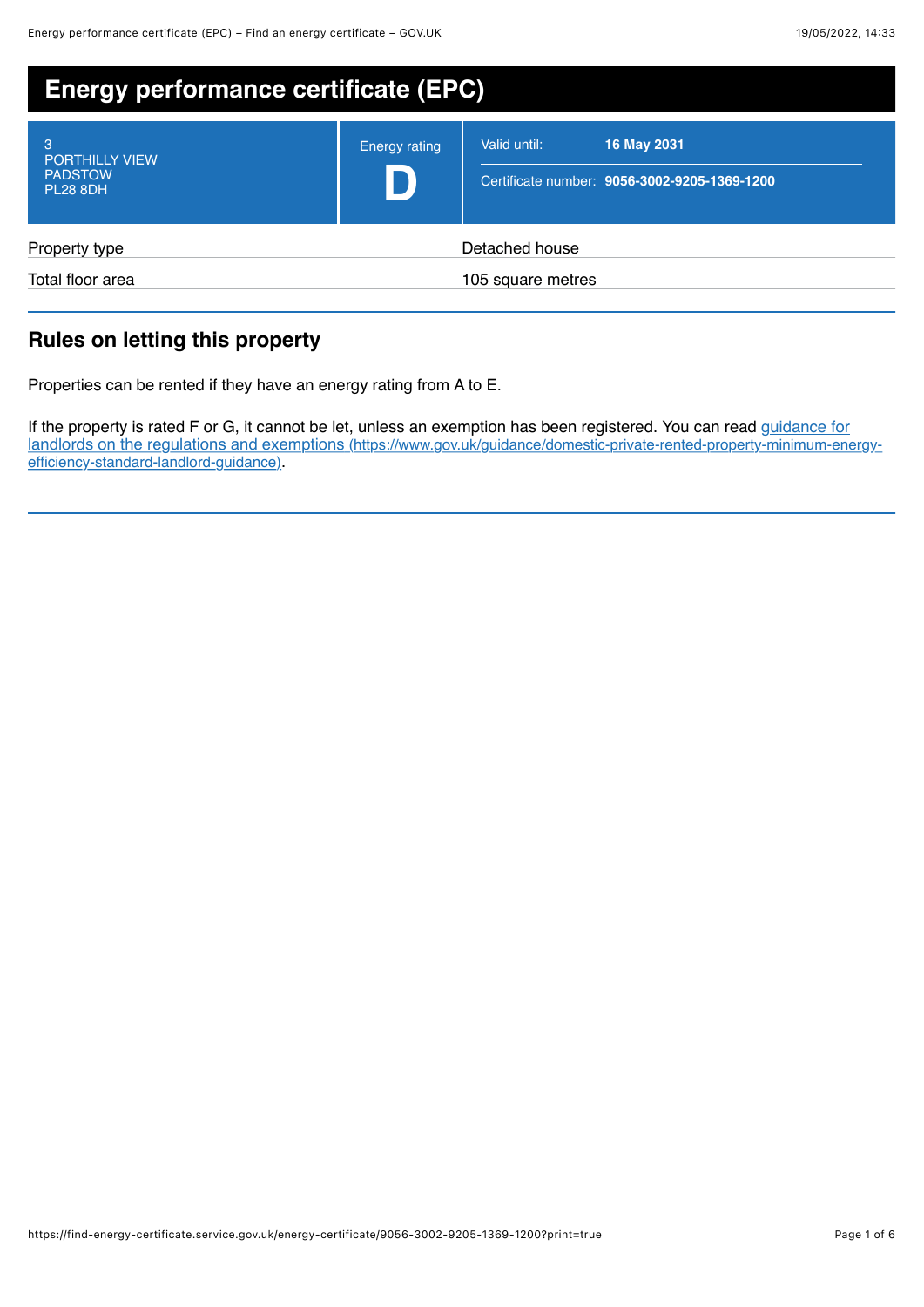## **Energy efficiency rating for this property**

This property's current energy rating is D. It has the potential to be B.

[See how to improve this property's energy performance.](#page-3-0)



The graph shows this property's current and potential energy efficiency.

Properties are given a rating from A (most efficient) to G (least efficient).

Properties are also given a score. The higher the number the lower your fuel bills are likely to be.

For properties in England and Wales:

the average energy rating is D the average energy score is 60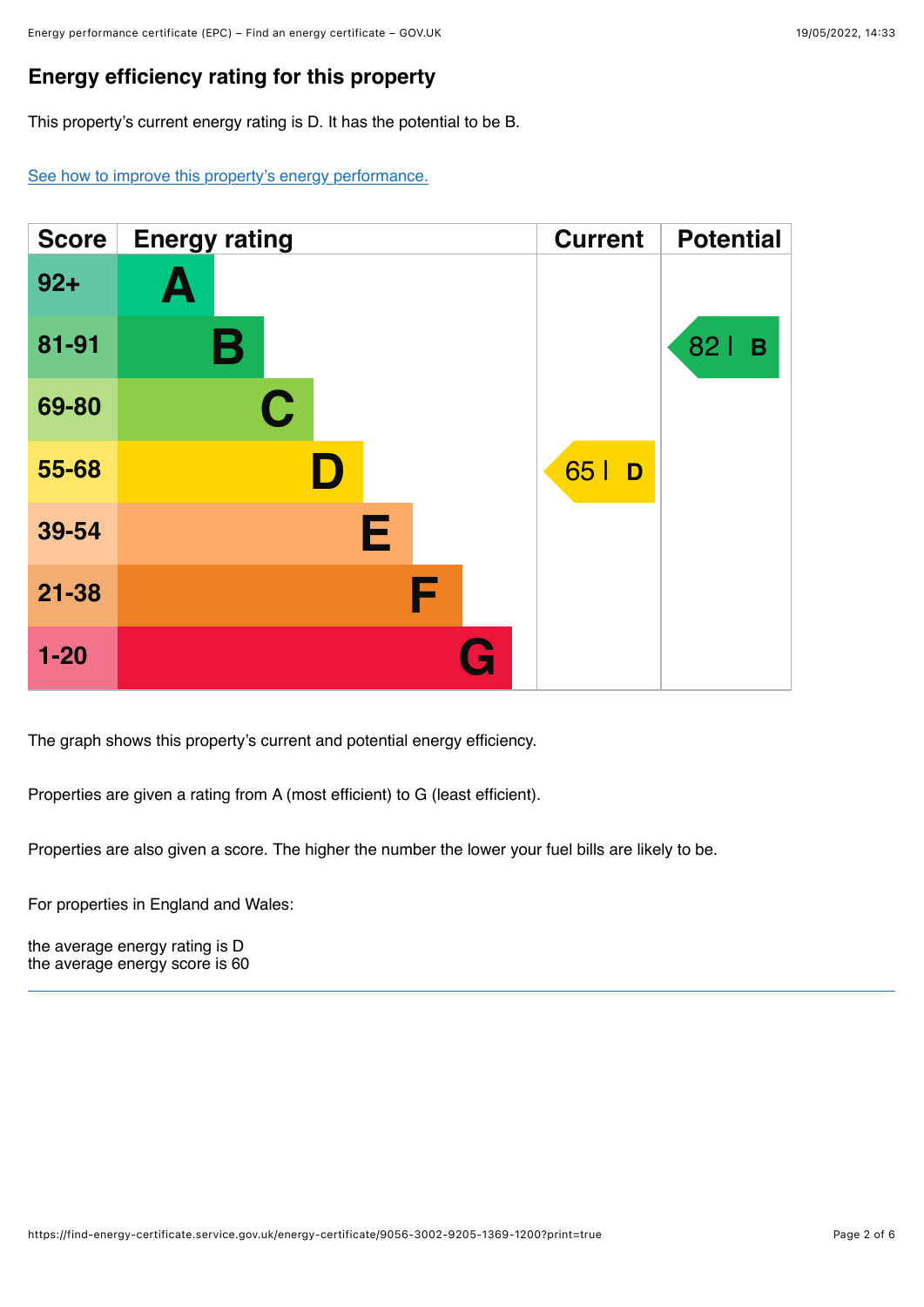## **Breakdown of property's energy performance**

This section shows the energy performance for features of this property. The assessment does not consider the condition of a feature and how well it is working.

Each feature is assessed as one of the following:

- very good (most efficient)
- good  $\bullet$
- average  $\bullet$
- poor
- very poor (least efficient)

When the description says "assumed", it means that the feature could not be inspected and an assumption has been made based on the property's age and type.

| <b>Feature</b>       | <b>Description</b>                             | Rating |
|----------------------|------------------------------------------------|--------|
| Wall                 | Cavity wall, as built, no insulation (assumed) | Poor   |
| Wall                 | Cavity wall, as built, insulated (assumed)     | Good   |
| Roof                 | Pitched, 150 mm loft insulation                | Good   |
| Roof                 | Pitched, insulated (assumed)                   | Good   |
| Window               | Fully double glazed                            | Good   |
| Main heating         | Boiler and radiators, mains gas                | Good   |
| Main heating control | Programmer, room thermostat and TRVs           | Good   |
| Hot water            | From main system                               | Good   |
| Lighting             | Low energy lighting in 17% of fixed outlets    | Poor   |
| Floor                | Suspended, no insulation (assumed)             | N/A    |
| Floor                | Suspended, insulated (assumed)                 | N/A    |
| Secondary heating    | None                                           | N/A    |

#### **Primary energy use**

The primary energy use for this property per year is 215 kilowatt hours per square metre (kWh/m2).

### **Additional information**

Additional information about this property:

- Cavity fill is recommended
- Dwelling may be exposed to wind-driven rain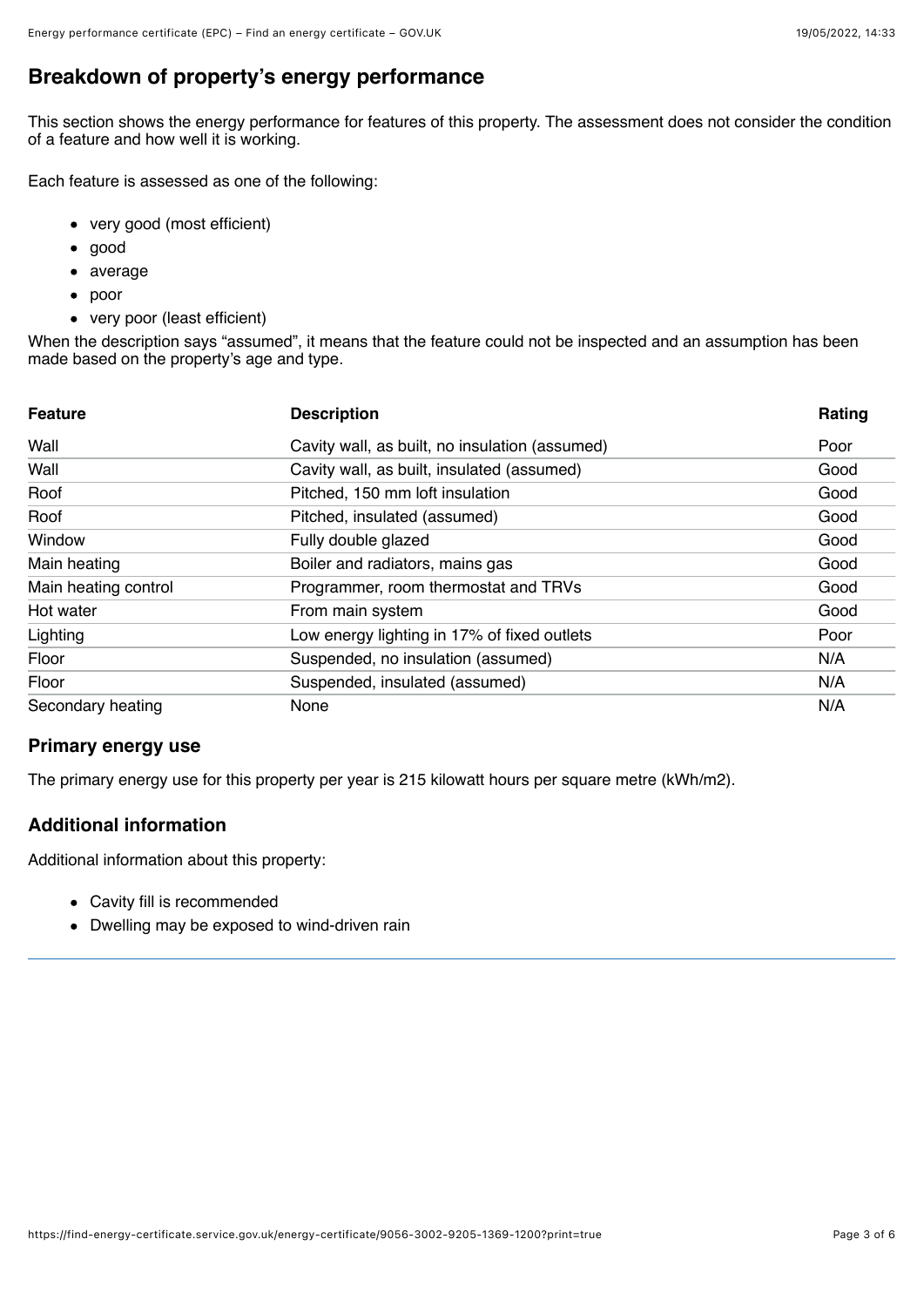### **Environmental impact of this property**

This property's current environmental impact rating is D. It has the potential to be C.

Properties are rated in a scale from A to G based on how much carbon dioxide (CO2) they produce.

Properties with an A rating produce less CO2 than G rated properties.

| An average household produces        | 6 tonnes of CO2   |
|--------------------------------------|-------------------|
| This property produces               | 4.0 tonnes of CO2 |
| This property's potential production | 1.8 tonnes of CO2 |

By making the [recommended changes](#page-3-0), you could reduce this property's CO2 emissions by 2.2 tonnes per year. This will help to protect the environment.

Environmental impact ratings are based on assumptions about average occupancy and energy use. They may not reflect how energy is consumed by the people living at the property.

### <span id="page-3-0"></span>**Improve this property's energy performance**

By following our step by step recommendations you could reduce this property's energy use and potentially save money.

Carrying out these changes in order will improve the property's energy rating and score from D (65) to B (82).

| <b>Step</b>                           | <b>Typical installation cost</b> | <b>Typical yearly saving</b> |
|---------------------------------------|----------------------------------|------------------------------|
| 1. Cavity wall insulation             | £500 - £1,500                    | £61                          |
| 2. Floor insulation (suspended floor) | £800 - £1,200                    | £63                          |
| 3. Low energy lighting                | £120                             | £59                          |
| 4. Solar water heating                | £4,000 - £6,000                  | £51                          |
| 5. Solar photovoltaic panels          | £3,500 - £5,500                  | £372                         |

#### **Paying for energy improvements**

[Find energy grants and ways to save energy in your home. \(https://www.gov.uk/improve-energy-efficiency\)](https://www.gov.uk/improve-energy-efficiency)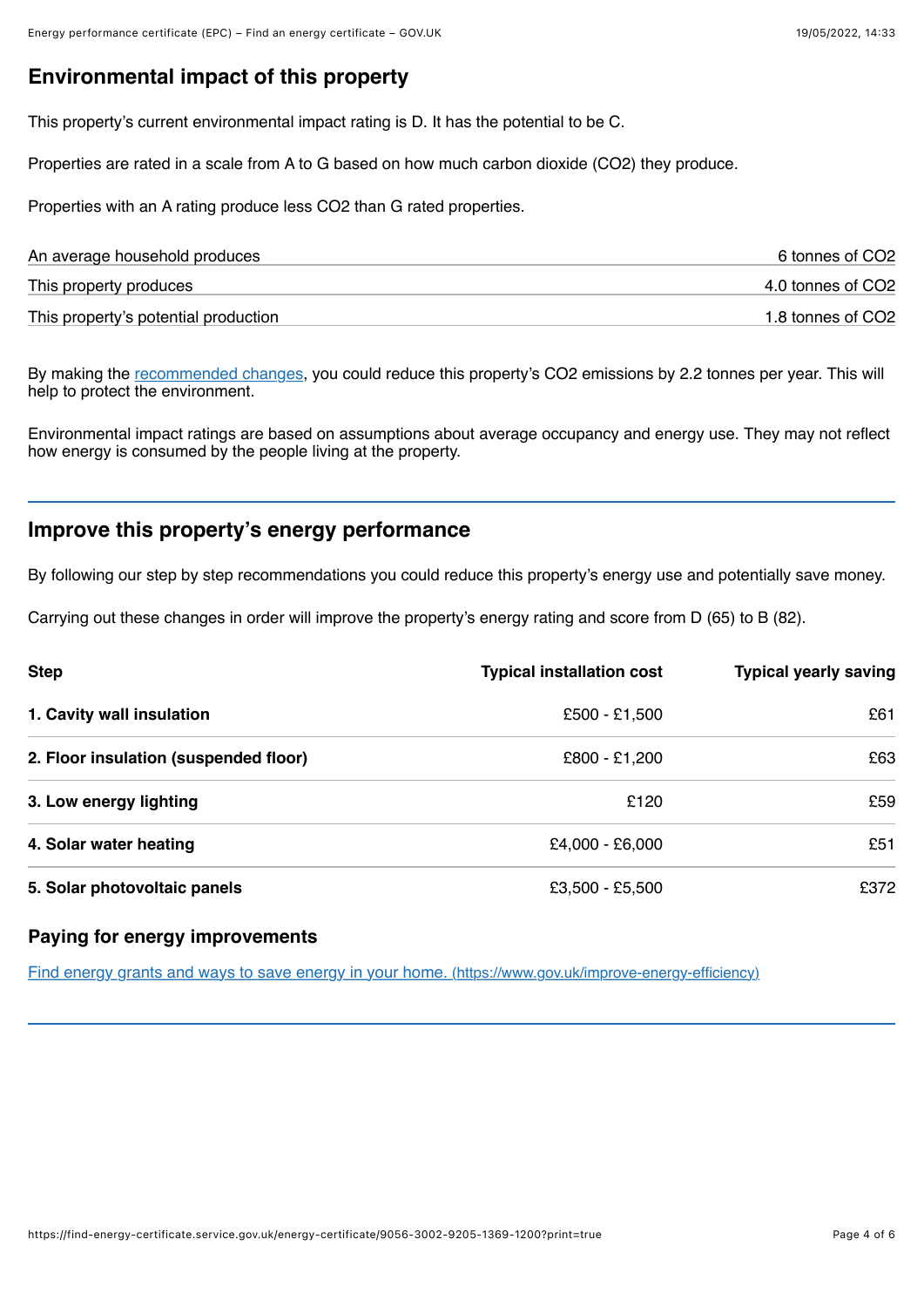# **Estimated energy use and potential savings**

| Estimated yearly energy cost for this property |  |
|------------------------------------------------|--|
| Potential saving                               |  |

The estimated cost shows how much the average household would spend in this property for heating, lighting and hot water. It is not based on how energy is used by the people living at the property.

The potential saving shows how much money you could save if you [complete each recommended step in order.](#page-3-0)

For advice on how to reduce your energy bills visit [Simple Energy Advice \(https://www.simpleenergyadvice.org.uk/\)](https://www.simpleenergyadvice.org.uk/).

#### **Heating use in this property**

Heating a property usually makes up the majority of energy costs.

### Estimated energy used to heat this property

| Type of heating                                   | <b>Estimated energy used</b> |  |
|---------------------------------------------------|------------------------------|--|
| <b>Space heating</b>                              | 10494 kWh per year           |  |
| <b>Water heating</b>                              | 2917 kWh per year            |  |
| Potential energy savings by installing insulation |                              |  |
| <b>Type of insulation</b>                         | Amount of energy saved       |  |
| <b>Loft insulation</b>                            | 460 kWh per year             |  |
| <b>Cavity wall insulation</b>                     | 1356 kWh per year            |  |